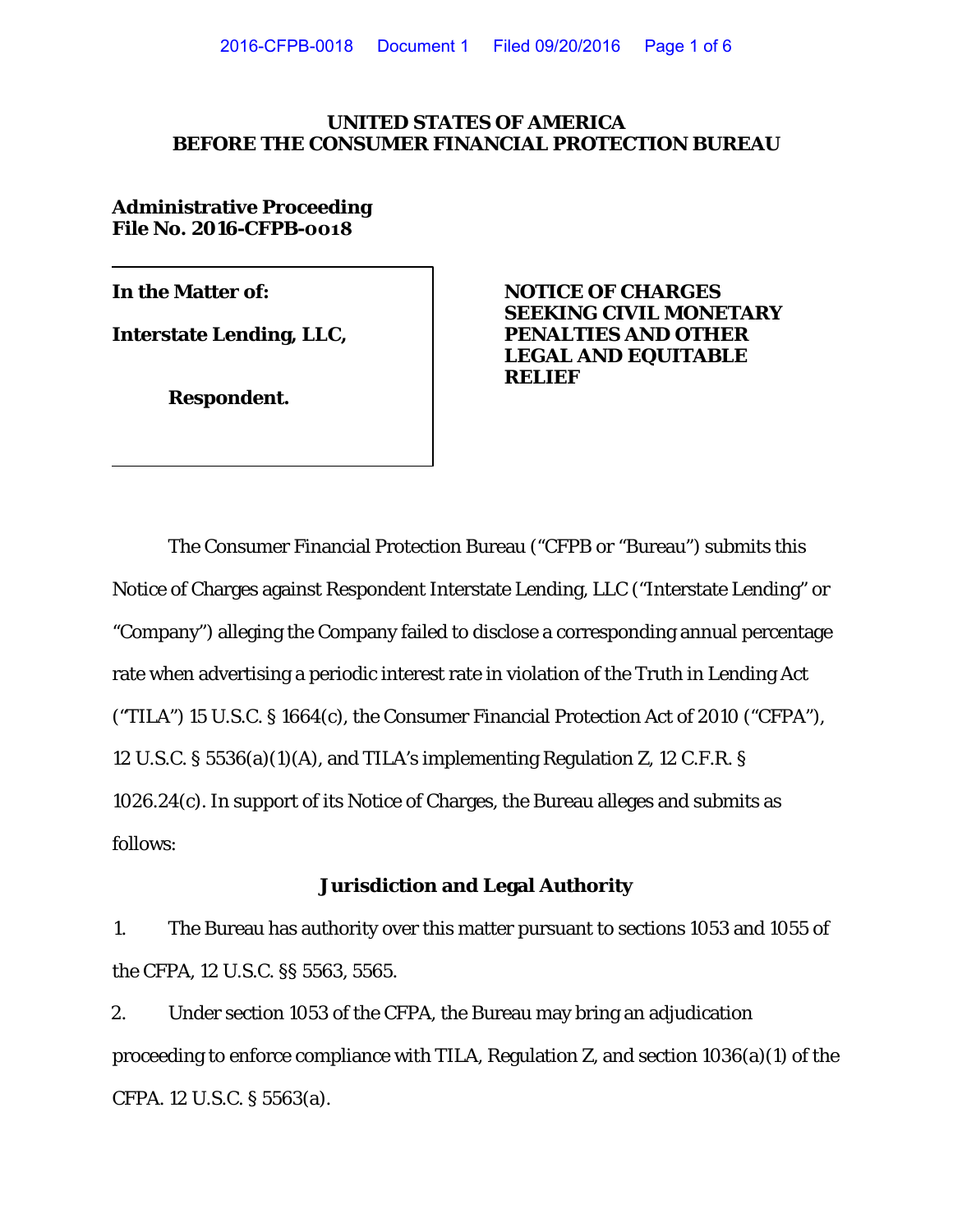3. Under section 1055 of the CFPA, the Bureau has jurisdiction to grant any appropriate legal or equitable relief with respect to a violation of federal consumer financial law, including the TILA and Regulation Z, and the CFPA violations alleged in this Notice of Charges. 12 U.S.C. §§ 5511(c)(4), 5512(a), 5563, 5565.

#### **Respondent**

4. Interstate Lending is a limited liability company formed in Arizona in 2005.

5. The Company is licensed as a sales finance company by the Arizona Department of Financial Institutions.

6. The Company offers, and has been offering during all times relevant to this Notice of Charges, "closed-end credit" in the form of vehicle title loans to "consumers" as those terms are defined in Regulation Z, 12 C.F.R.  $\S$  1026.2(a)(10) & (11).

7. Interstate Lending is a "person" within the meaning of TILA and Regulation Z because it is a limited liability company. 15 U.S.C. § 1602(e), 12 C.F.R § 1026.2(a)(22). 8. Interstate Lending is a "covered person" under the CFPA because it is a limited liability company that engages in offering and providing vehicle title loans, which are "consumer financial products or services" under the CFPA. 12 U.S.C. §§ 5481(5), (6),  $(15)(A)(i)$ ,  $(19)$ .

#### **The CFPA**

9. Section 1036(a)(1)(A) of the CFPA prohibits covered persons from offering or providing to a consumer "any financial product or service not in conformity with Federal consumer financial law," or otherwise committing "any act or omission in violation of a Federal consumer financial law." 12 U.S.C. § 5536(a)(1)(A).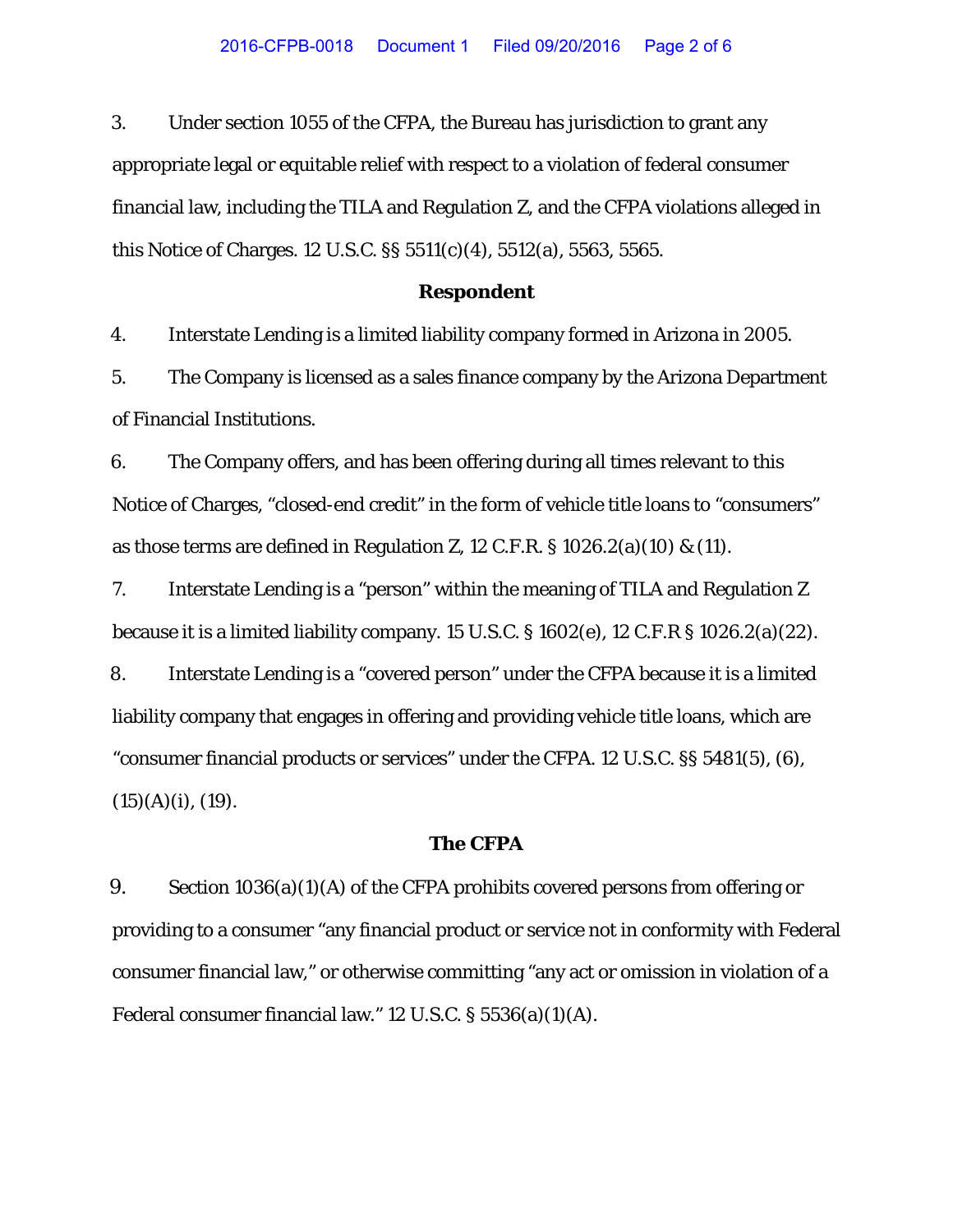### **TILA and Regulation Z**

10. TILA's implementing regulation, Regulation Z, requires that when an advertisement for closed end credit "states a rate of finance charge, it shall state the rate as an 'annual percentage rate,' using that term." 12 C.F.R. § 1026.24(c); *see also* 15 U.S.C. § 1664(c).

11. Regulation Z defines "advertisement" as "a commercial message in any medium that promotes, directly or indirectly, a credit transaction." 12 C.F.R. § 1026.2(a)(2).

12. Regulation Z defines "finance charge" as "the cost of consumer credit as a dollar amount." The finance charge "includes any charge payable directly or indirectly by the consumer and imposed directly or indirectly by the creditor as an incident to or a condition of the extension of credit." 12 C.F.R. § 1026.4(a).

13. Regulation Z also sets forth detailed requirements that creditors must follow when calculating the annual percentage rate. 12 C.F.R. § 1026.22.

### **Allegations Regarding Non-Compliant Advertisements**

14. Interstate Lending markets its services on the Internet at the address http://www.interstatelending.net.

15. On the home page of the Company's website, in large letters, the Company advertises, "TITLE LOANS from only 2.99% per month!"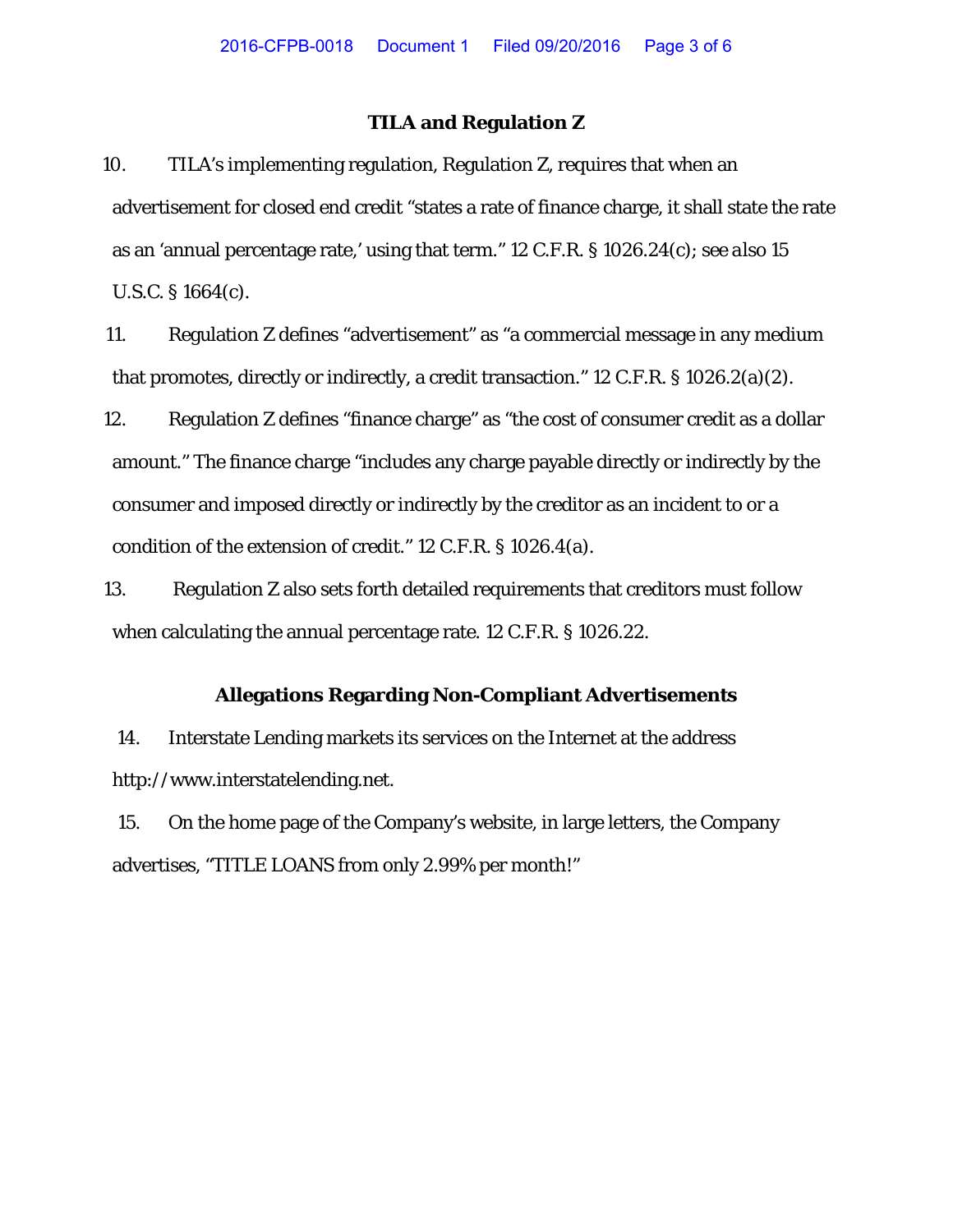

16. The Company's Internet advertisement constitutes a commercial message in any medium that promotes, directly or indirectly, a credit transaction.

17. The Company's Internet advertisement fails to disclose a corresponding annual percentage rate for the advertised rate of 2.99% and also fails to use the term "annual percentage rate" or its common abbreviation "APR."

18. No other page within the Interstate Lending website domain discloses the annual percentage rate that corresponds to the 2.99% financing rate advertised on the website homepage.

19. The advertisement has been displayed continuously on the Company's website since at least July 6, 2016.

# **Violations of Law**

# **Count One: Violation of TILA and Regulation Z, Failure to State the Annual Percentage Rate in Advertising**

20. The allegations in paragraphs 1 – 19 are incorporated by reference.

21. Since at least July 6, 2016, Interstate Lending has been advertising a monthly interest rate of 2.99% on its website without advertising a corresponding annual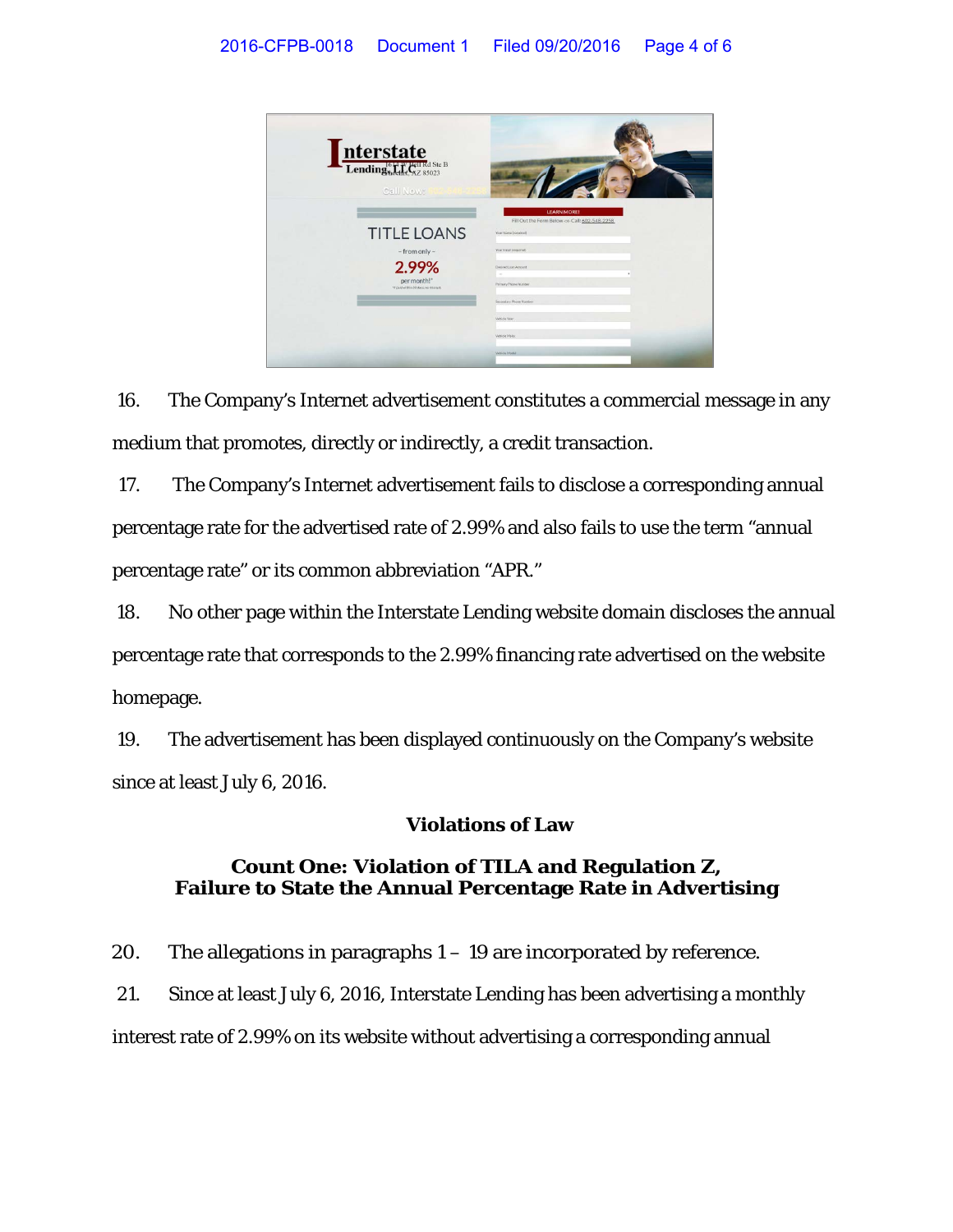percentage rate and without using the term "annual percentage rate" in violation of 15 U.S.C. § 1664(c) and 12 C.F.R. § 1026.24.

## **Count Two: Violation of the CFPA, Failure to State the Annual Percentage Rate in Advertising**

22. The allegations in paragraphs  $1 - 19$  are incorporated by reference.

23. The failure to disclose the annual percentage rate when advertising a rate of a finance charge in advertising is a violation of both TILA and Regulation Z.

24. The Company's failure to comply with the advertising requirements of TILA and Regulation Z constitutes a violation of section 1036(a)(1)(A) of the CFPA, 12 U.S.C. §§  $5536(a)(1)(A)$ .

## **Demand for Relief**

Wherefore, as permitted by 12 U.S.C. § 5565, the Bureau seeks a final order:

- a. permanently enjoining Interstate Lending, LLC from committing future violations of the Truth in Lending Act, 15 U.S.C. § 1601, et seq., Regulation Z, 12 C.F.R. § 1026, et seq., the Consumer Financial Protection Act, 12 U.S.C. § 5536, or any provision of "Federal consumer financial law" as defined by 12 U.S.C. § 5481(14);
- b. awarding other appropriate injunctive relief against Interstate Lending, LLC;
- c. awarding civil money penalties against Interstate Lending, LLC;
- d. awarding costs against Interstate Lending, LLC; and
- e. awarding additional relief as deemed just and proper.